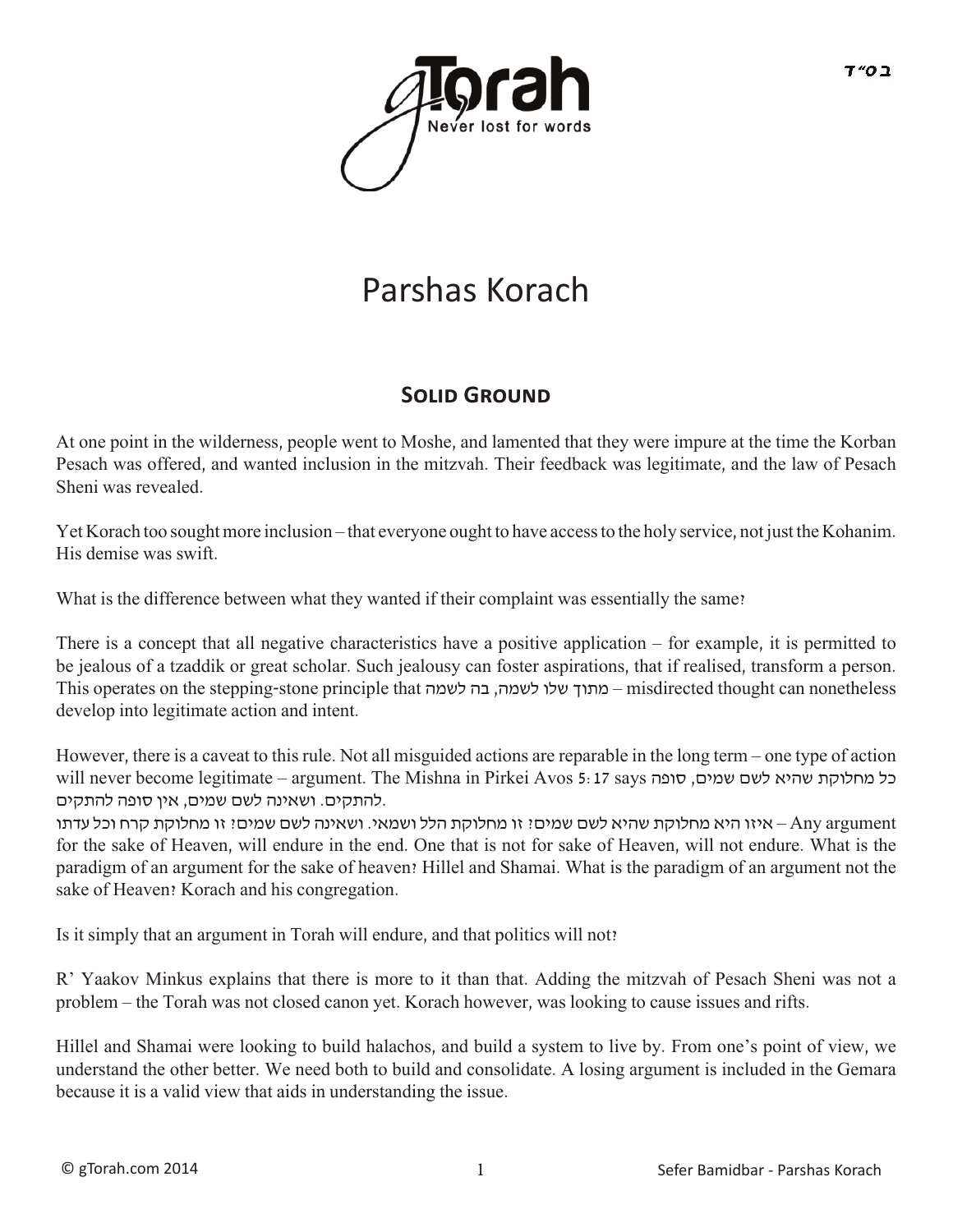Not so with Korach. His arguments were not constructive at all. His claims and goals were literally baseless and without foundation – note how the ground on which he stood collapsed beneath him – he was not fighting for anything real. The same is certainly not true of the Pesach Sheni crowd – therein lies the difference.

The Mishna says as much too. The paradigm of an argument not for the sake of heaven is "Korach and his congregation.". If the parallel to Hillel And Shamai were correct, it ought to have said "Korach and Moshe". Korach wasn't really fighting anyone at all – it was just about causing a stir and breaking down the system that existed.

This is what Rashi and the Targum mean – קרח ויקח" – And Korach took" – What did he take? Himself, to one side.

It was never about Moshe. It was about causing a stir. The Pesach Sheni people wanted to be close to God – the parallel to Korach's falls away swiftly.

#### **Inauguration**

In the topic of Kodshim – the section of Torah that addresses Beis HaMikdash protocol, sacrifices, priesthood and the like – there is a procedure for designating utensils and tools for service. This made them Hekdesh – separate, and not for personal use or benefit. Historically, the procedure was done with המשחה שמן – anointing oil. It is said that the flask of oil that Moshe first used never ran dry, and the same oil was used to coronate kings of Israel.

Before the Second Temple, however, this oil was lost, along with numerous other artefacts. The Gemara in Menachos queries how they brought new utensils into service if they hadn't been properly designated by the oil, and concludes that their use as holy items intrinsically made them holy – "avodoson mechanchosom".

This was necessitated by circumstance. But perhaps there is a source in the Torah.

Ahron, Korach and his followers, all men of great stature, were instructed to take brand new pans, put on the same incense recipe, and God would display preference. Ahron's was accepted, and Korach and the lead revolutionaries fell into the earth, while the remaining revolutionaries were consumed by a fire. The pans used for the test fell to the ground. Korach's property went down into the void with him, but the pans of the great men, who had righteous intentions, remained. Their memory was not destroyed, because they truly wanted all Jews to have equal access to the holiness of the service.

God recognised this:

אֱמֹר אֱל אֱלְעָזֶר בֵן אַהֲרֹן הַכֹּהֵן וְיָרֵם אֶת הַמַּחְתֹּת מִבִין הַשְׂרֵפָה וְאֵת הָאֵשׁ זְרֵה הָלִאָה כִי קָדֵשׁוּ. אֵת מַחְתוֹת הַחַטָּאִים הָאֵלֶה בִּנְפְשֹׁתָם פְּחִים צִפּוּי לַמְזְבֵּח (הַעֲי פַחִים צִפּוּי לַמְזָבֵּח Say to Elazar son of Ahron that he should pick up the pans from the burned area and throw the fire away, because they have become sanctified. The pans of these who sinned at the cost of their lives; they shall make them into flattened plates as an overlay for the altar (17:3)

Their use had sanctified them, excluding the possibility of anyone using them privately ever again. They were Hekdesh – personal benefit was prohibited, and they necessarily had to become part of the Mishkan as a result.

But all things considered, they didn't really become part of the service – they weren't used in a capacity of pans. Is the cover for the altar part of the service? Is this a Torah proof of the concept that using an item inaugurates it?